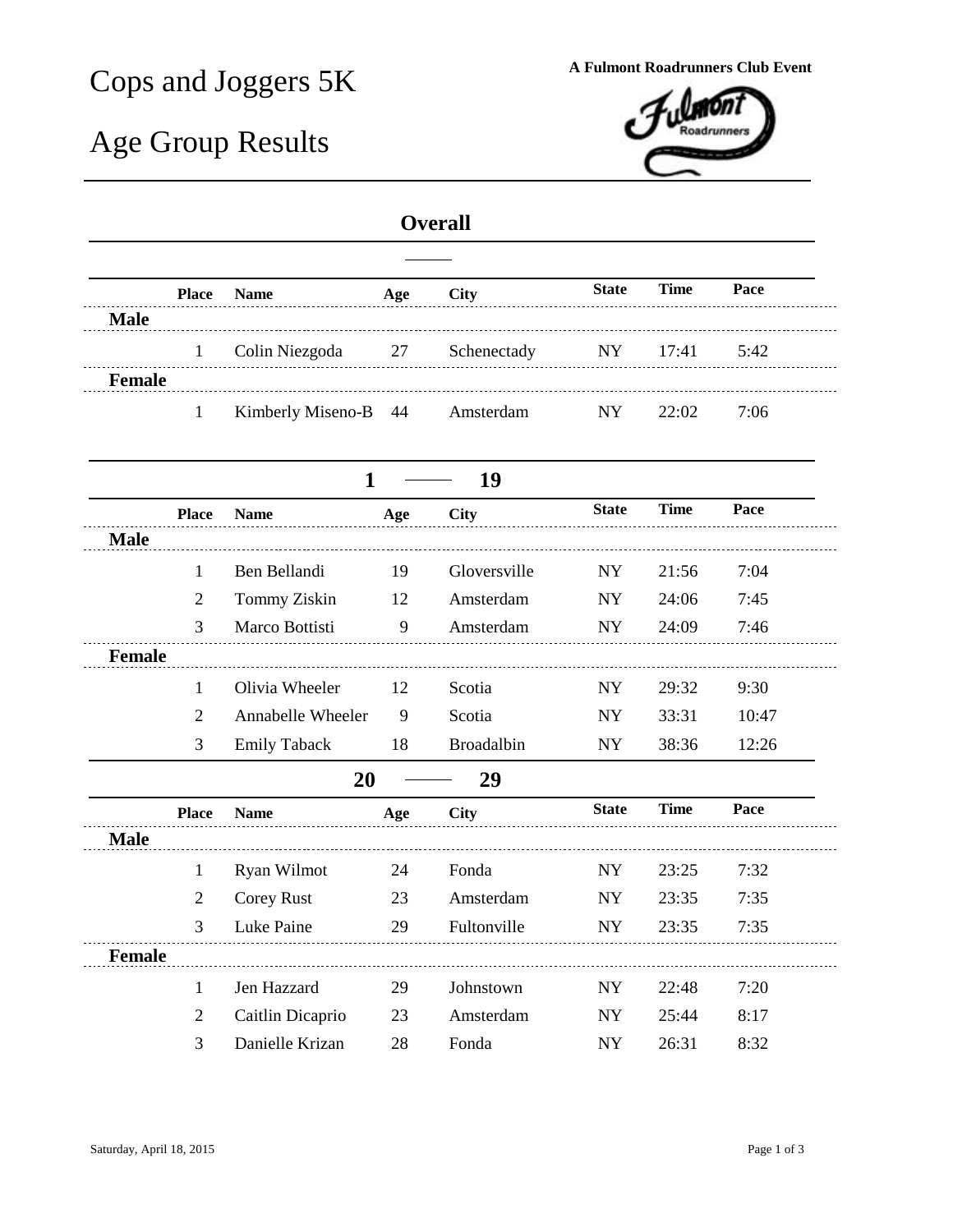|               |                | 30                  |     | 39             |              |             |       |
|---------------|----------------|---------------------|-----|----------------|--------------|-------------|-------|
|               | <b>Place</b>   | <b>Name</b>         | Age | <b>City</b>    | <b>State</b> | <b>Time</b> | Pace  |
| <b>Male</b>   |                |                     |     |                |              |             |       |
|               | $\mathbf{1}$   | <b>Brent Pollak</b> | 35  | Amsterdam      | <b>NY</b>    | 22:35       | 7:16  |
|               | $\overline{2}$ | <b>Tim Fioretti</b> | 39  | Gloversville   | <b>NY</b>    | 23:15       | 7:29  |
|               | 3              | El Cogui Taxi       | 37  | Amsterdam      | NY.          | 30:07       | 9:42  |
| <b>Female</b> |                |                     |     |                |              |             |       |
|               | 1              | Rebecca Lyons       | 35  | Amsterdam      | <b>NY</b>    | 27:55       | 8:59  |
|               | 2              | Sara Neff           | 39  | Fultonville    | <b>NY</b>    | 30:11       | 9:43  |
|               | 3              | Heather Casler      | 34  | Amsterdam      | <b>NY</b>    | 30:55       | 9:57  |
|               |                | 40                  |     | 49             |              |             |       |
|               | <b>Place</b>   | <b>Name</b>         | Age | <b>City</b>    | <b>State</b> | <b>Time</b> | Pace  |
| <b>Male</b>   |                |                     |     |                |              |             |       |
|               | 1              | Randall Cannell     | 42  | Broadalbin     | NY           | 18:57       | 6:06  |
|               | $\overline{2}$ | Orlando Pacheco     | 49  | Amsterdam      | <b>NY</b>    | 22:29       | 7:14  |
|               | 3              | Jamie Spraker       | 46  | Gloversville   | NY           | 24:30       | 7:53  |
| <b>Female</b> |                |                     |     |                |              |             |       |
|               | 1              | Giuliana Iannuzzi   | 40  | Guilderland    | <b>NY</b>    | 25:57       | 8:21  |
|               | 2              | Rosalie Clark       | 43  | Pattersonville | <b>NY</b>    | 30:01       | 9:40  |
|               | 3              | Maureen Obrien      | 44  | Pattersonville | <b>NY</b>    | 35:53       | 11:33 |
|               |                | 50                  |     | 59             |              |             |       |
|               | <b>Place</b>   | <b>Name</b>         | Age | <b>City</b>    | <b>State</b> | <b>Time</b> | Pace  |
| <b>Male</b>   |                |                     |     |                |              |             |       |
|               | $\mathbf{1}$   | Doug Landon         | 52  | Amsterdam      | NY           | 23:05       | 7:26  |
|               | $\overline{2}$ | Eric Parker         | 59  | Johnstown      | NY           | 28:03       | 9:02  |
|               | 3              | Michael Kwiatkows   | 50  | Fort Plain     | NY           | 34:18       | 11:02 |
| <b>Female</b> |                |                     |     |                |              |             |       |
|               | $\mathbf{1}$   | Kelli Mccoski       | 54  | Amsterdam      | NY           | 30:43       | 9:53  |
|               | $\overline{2}$ | Michele Harder      | 53  | Gloversville   | <b>NY</b>    | 34:33       | 11:07 |
|               | 3              | Wendy Kwiatkowsk    | 50  | Fort Plain     | ${\rm NY}$   | 36:10       | 11:39 |